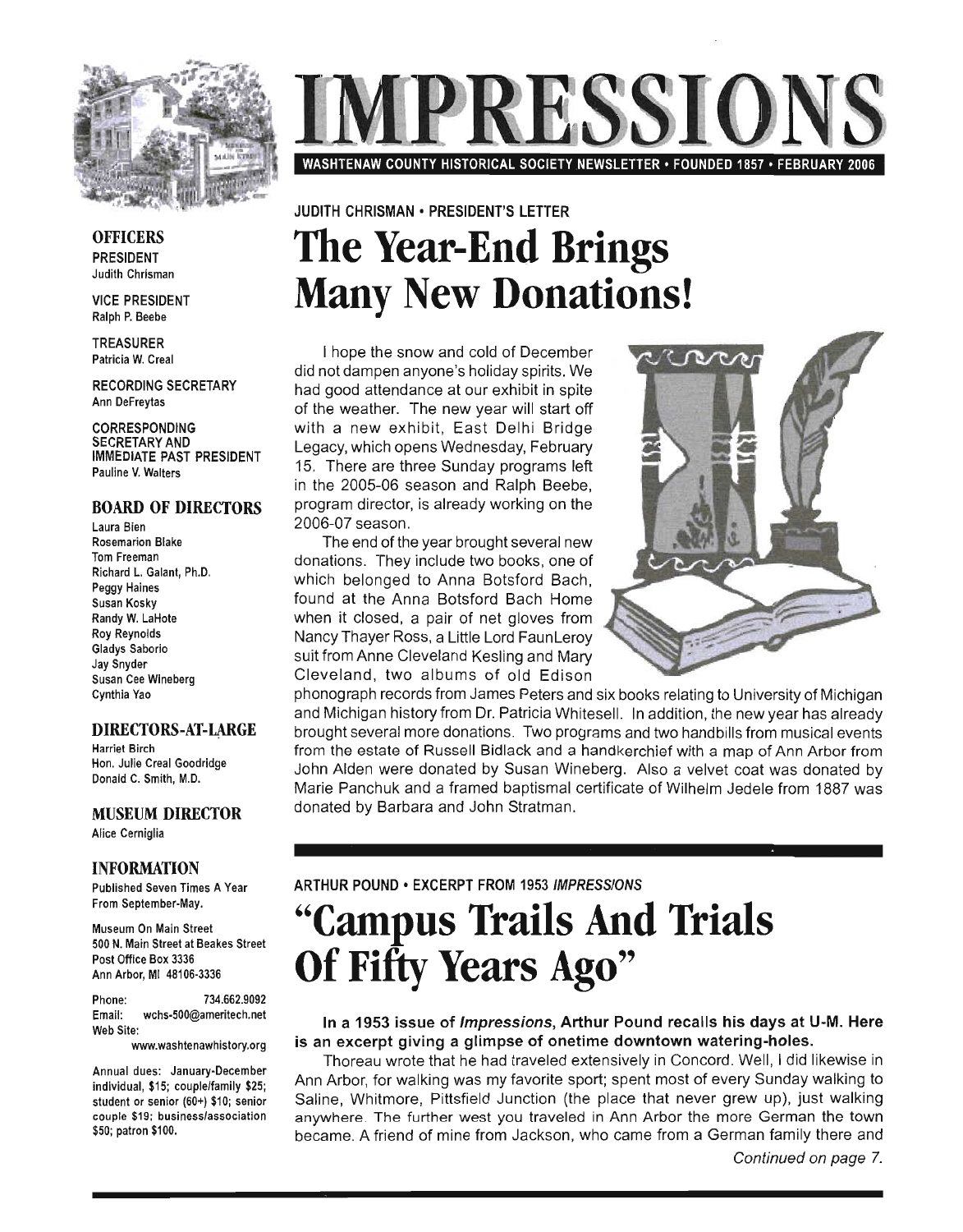### DAVID KENNEDY • SPEAKER LAURA BIEN **The Earhart Manor**

The 70-odd visitors to Manor founder Harry Boyd Earhart's grandson David Kennedy's November 20 talk enjoyed his recollections about life on the estate.



A full house listened with interest to David Kennedy's talk.

Because the recording of the talk was defective, instead of a transcript Impressions is reprinting a 1997 Ann Arbor Observer portrait of the manor's history, which contains remarks by Kennedy and many others connected to the grounds. We hope you enjoy it.

Reprinted with permission by Grace Shackman. Originally published in the Ann Arbor Observer, June, 1997.

"Not too many in Ann Arbor lived such a life," says Molly Hunter Dobson of her great-aunt and great-uncle, Carrie and Harry Boyd Earhart. The Earharts' 400-acre estate along the Huron River included a small golf course for "H. B." to practice his swing, forty acres of woods where he went horseback riding, and formal gardens and a greenhouse where Carrie indulged her love of flowers. Today, most of the estate has disappeared, swallowed up by Concordia College and the Waldenwood subdivision. But the stone-walled mansion the Earharts built in 1936 still stands on Geddes Rd near US-23. Newly renovated [as of 1997] to serve as Concordia's administrative center, the mansion and adjoining gardens will reopen with public dedications on June 16 and 22 [1997].

Born in 1870, H. B. Earhart made his fortune in the gasoline business. He was the Detroit agent for the White Star Refinery Company, a faltering old company based in Buffalo, New York. Earhart bought the company in 1911 and moved its headquarters to Michigan-just as the automobile industry was taking off. Under his direction, White Star grew into a major enterprise, with a chain of gas stations and its own refinery in Oklahoma. Earhart eventually sold out to Socony Vacuum, later Mobil.

Four years into his retirement, at age sixty-six, Earhart decided to replace the farmhouse where his family had lived since 1920. Earhart's correspondence with his landscape consultants, the famous Olmstead firm of New York, reveals that Carrie Earhart had doubts about the project. Though she eventually went along with her husband's desire for a big house, she insisted that it be functional rather than gaudy or ostentatious. Their extended family would use every inch of it, from the basement pool room to the attic theater.

The mansion was designed by Detroit architects Smith, Hinchman, and Grylls, with input from the Olmstead firm. Its classic, simple proportions were enhanced with elegant details that included a slate roof, copper eaves and detailing, and a Pewabic ceramic fountain. Outwardly traditional, the house incorporated the latest in modern technology. Beneath the limestone exterior (hand-chiseled to simulate age), its structure was steel and concrete. It boasted what is believed to be the first residential airconditioning unit outside of New



An elaborate shower features three rows of three showerheads each, plus an additional one overhead.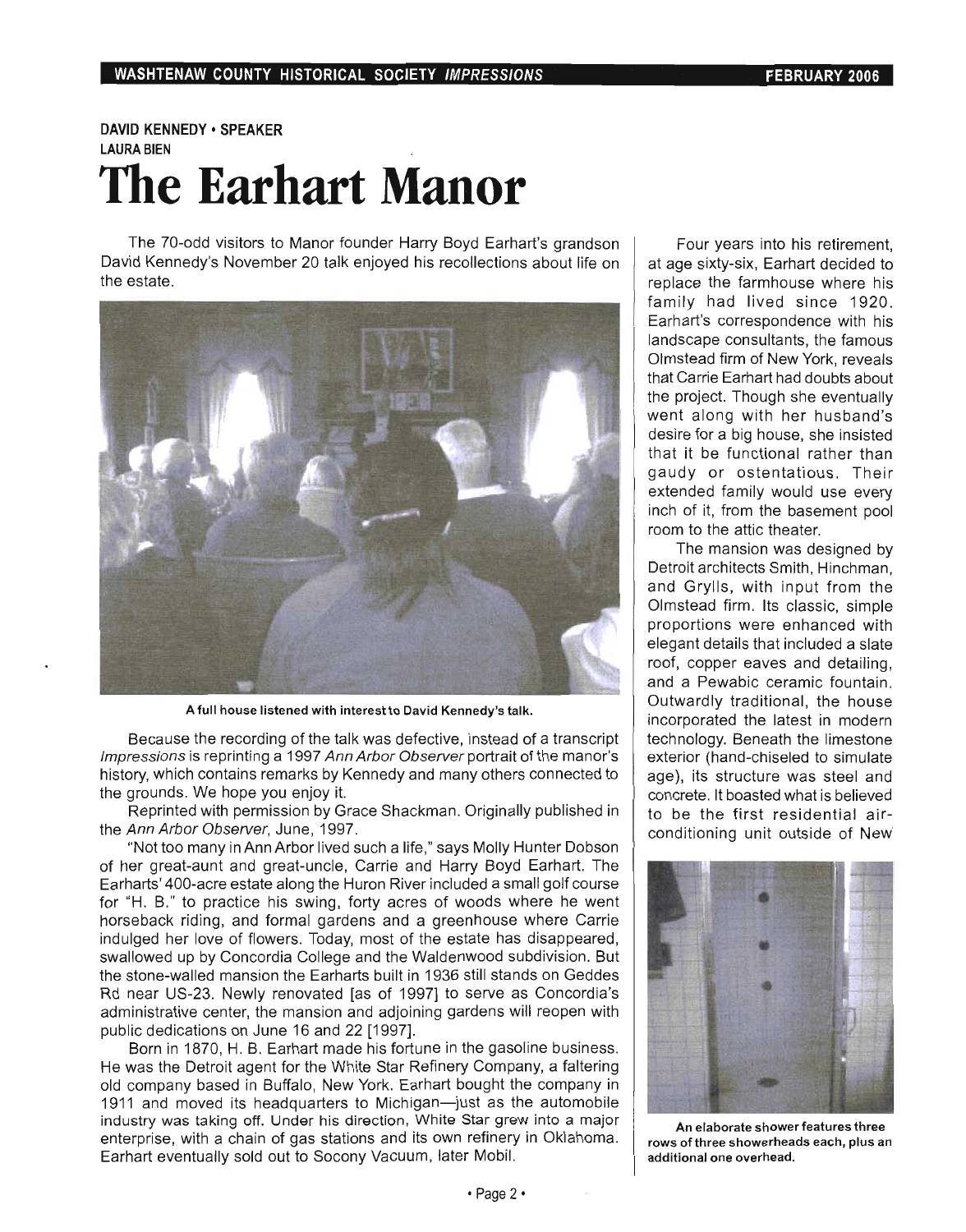York City, showers with ten heads, and vented closets, with lights that went on when the door opened. There were bells everywhere-Carrie Earhart never had to go more than ten feet to summon a servant.

The Earharts and their four children moved to Ann Arbor in 1916."1 always understood that we did so because Mother liked small town living, and Ann Arbor at that time had a population of only about 28,000, not counting the university," daughter Elizabeth Earhart Kennedy explained in her 1990 memoir, Once Upon a Family.

The Earharts usually rented a house on Washtenaw Avenue. But within a year, they bought a historic dairy farm on Geddes Road known as "the Meadows." Before they could move in, World War I intervened. Feeling he should be closer to his business, H. B. moved his family back to Detroit for the duration. They used the farmhouse for vacations and getaway weekends until 1920, when they moved to Ann Arbor permanently.

By then, the three older children, Margaret, Louise, and Richard, had left for college. Elizabeth attended Ann Arbor High, but because the family lived so far in the country, she had to be driven each day by her mother's chauffeur. Embarrassed, she had him drop her off two blocks from school so she could arrive on foot like everyone else.

H.B. Earhart kept the farm active, but he did promptly tear down the old barns, which according to Kennedy's memoir, "were too near for mother's fastidious nose." He had them rebuilt on the other side of Geddes at the corner of what would soon be renamed Earhart Road.

While vacationing in North Carolina the first year they lived in the Meadows, Elizabeth fell in love with horseback riding. When they returned home, her father bought a pair of horses. Like his daughter, H. B. Earhart enjoyed riding, and although Carrie Earhart did not share their enthusiasm, she contributed to their pleasure by having daffodils planted in the woods, which spread and naturalized. "She was to daffodils what Johnny Appleseed was to apples," says her grandson David Kennedy. Even today, residents of the Earhart subdivision tell of buying a home in the winter and being pleasantly surprised when the daffodils bloom in the spring.

H.B. and Carrie Earhart were both interested in gardening. They established a formal garden behind the house and built a greenhouse behind the garage. To superintend it all, they lured to Ann Arbor a prizewinning horticulturalist, James Reach. Born in Scotland, Reach was working on an estate near Philadelphia when the Earharts met him at a flower show in New York.

The late Alexander Grant began working as a gardener for the Earharts in 1929. In an interview before his death in January, Grant admitted that when he first came looking for work, he didn't know "a daffodil from an ice cream cone." But when Reach discovered that Grant had grown up near Edinburgh, his own birthplace, he hired him anyway.

Carrie Earhart was herself a serious gardener. She won prizes at national garden shows, served as president of the Michigan Federated Garden Club, and was cofounder of the Ann Arbor Garden Club. For two years in a row, she and Reach recreated part of the Meadows' garden on the stage of the Masonic Temple for the Ann Arbor Flower Show.

While the new house was being built, near the site of the old farmhouse, H. B. and Carrie went on a round-the-world cruise. Returning, they settled into their new home. H. B. filled the library with history books. On the walls of the library, the Earharts displayed their art collection, which included originals by Velazquez, Picasso, Millet, and Goya. Carrie enjoyed music,' so the living room was dominated by a grand piano. She often hired members of the Detroit Symphony to perform for guests.

The house was decorated with treasures the Earharts had picked up on their travels. "They traveled more, and to more exotic places, than was then common ," remembers great-niece Molly Dobson. Two huge oil portraits of the Earharts were displayed on the stairwell leading to the second floor. The portraits hung in Ann Arbor's YMCA for many years, commemorating the Earhart's funding of the Y's residential wing, and are now in the conference room of the Earhart Foundation. Upstairs, H. B. and Carrie each had a bedroom complete with dressing room and bathroom.

Two of the Earhart children, Richard and Elizabeth, lived on property adjoining their parents' estate. Richard farmed a piece of land just to the north known as "Greenhills" (The school of that name is now on part of the property, as well as Earhart Village Condominiums.) Elizabeth, married to lawyer James Kennedy, lived west of her parents in part of an orchard originally owned by Detroit Edison. The southern part of the orchard, running down to the river, was owned by H. B.'s nephew, Laurin Hunter.

Hunter, who worked for Earhart, had originally planned to build a house on his property and had even hired an architect. But one day in 1935, Earhart rode up on his horse while Hunter was working and offered to give him the old farmhouse if he would move it. Although Hunter's property was close enough to be seen from the Earharts', it took three months to move the house- the hardest parts were turning it at a ninety-degree angle and getting it over a ravine.

The Earharts enjoyed having family around and encouraged the younger generation to visit. A room in the basement was fitted up as a playroom, and the pool room-reached by a secret door in the library that looked like part of the bookcase—was a big draw.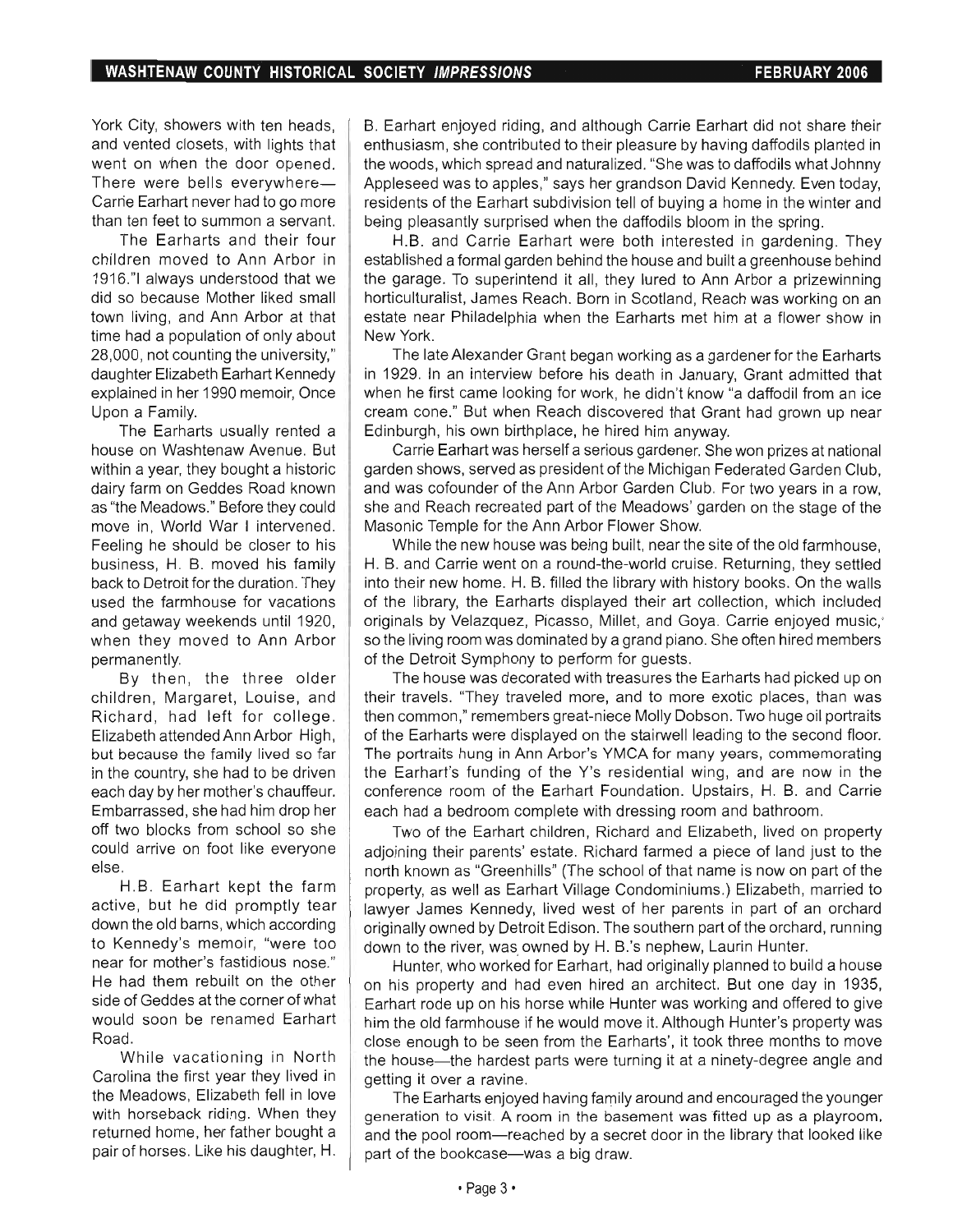#### WASHTENAW COUNTY HISTORICAL SOCIETY IMPRESSIONS FEBRUARY 2006



Part of the bookcase swings in to reveal a hidden stairway.



The stairs leading down to the poolroom.

Grandson David Kennedy remembers having a lot of fun upstairs, too, in the attic theater, which included a stage at one end and a movie projection booth at the other. "We would play in the theater, just goof around," he recalls, "or watch family movies of kids hamming it-not Hollywood movies because there was no sound system."

Outdoors, they could swim, play tennis, or even golf. The area around the house was carefully landscaped. Grant recalled that the gardens included a peony-lined walk, a rose garden, a grape arbor, a gazebo, and a lily pond. Grape ivy hung along the back porch and espaliered apple trees were

cultivated along the wall to the east of the porch.

Carrie Earhart died in 1940 at age sixty-eight after a short illness. A private funeral was held in the home. Dobson remembers that the living room was filled with a great profusion of Easter lilies from her greenhouse and that Burnette Staebler, soloist at the First Presbyterian Church and a friend of the younger generation of Earharts, sang "I Know That My Redeemer Liveth." A front-page obituary talked of Carrie Earhart's many contributions to the community.

H.B. Earhart stayed on in the house after his wife died, keeping busy with his many interests and charities. With more time on his hands, he would frequent the greenhouse lounge, reading or talking to Grant, who had become the greenhouse manager after Carrie Earhart's death. Grant described Earhart at this time as a "tall, stately man, very upright, very deliberate in what he said, and what he said he meant. He wasn't a man who spent time gossiping, he was very serious."

When Earhart had visitors, he often brought them to the greenhouse. Over the years Grant recalled being introduced to many prominent citizens, including Henry Ford, society people, and a physicist from Stanford who was working on the atomic bomb. One day when Grant was edging the driveway, he heard sirens approaching. He looked up to see a police motorcade escorting then Michigan governor Kim Sigler, who was coming to visit Earhart.

Earhart was involved in many charity works as well. Although he was a member of the First Methodist Church, he took an interest in the nearby Dixboro Methodist Church, where he was friends with the minister, Loren Campbell. Campbell remembered that when the church needed an addition, Earhart offered to match the contributions made by the congregants .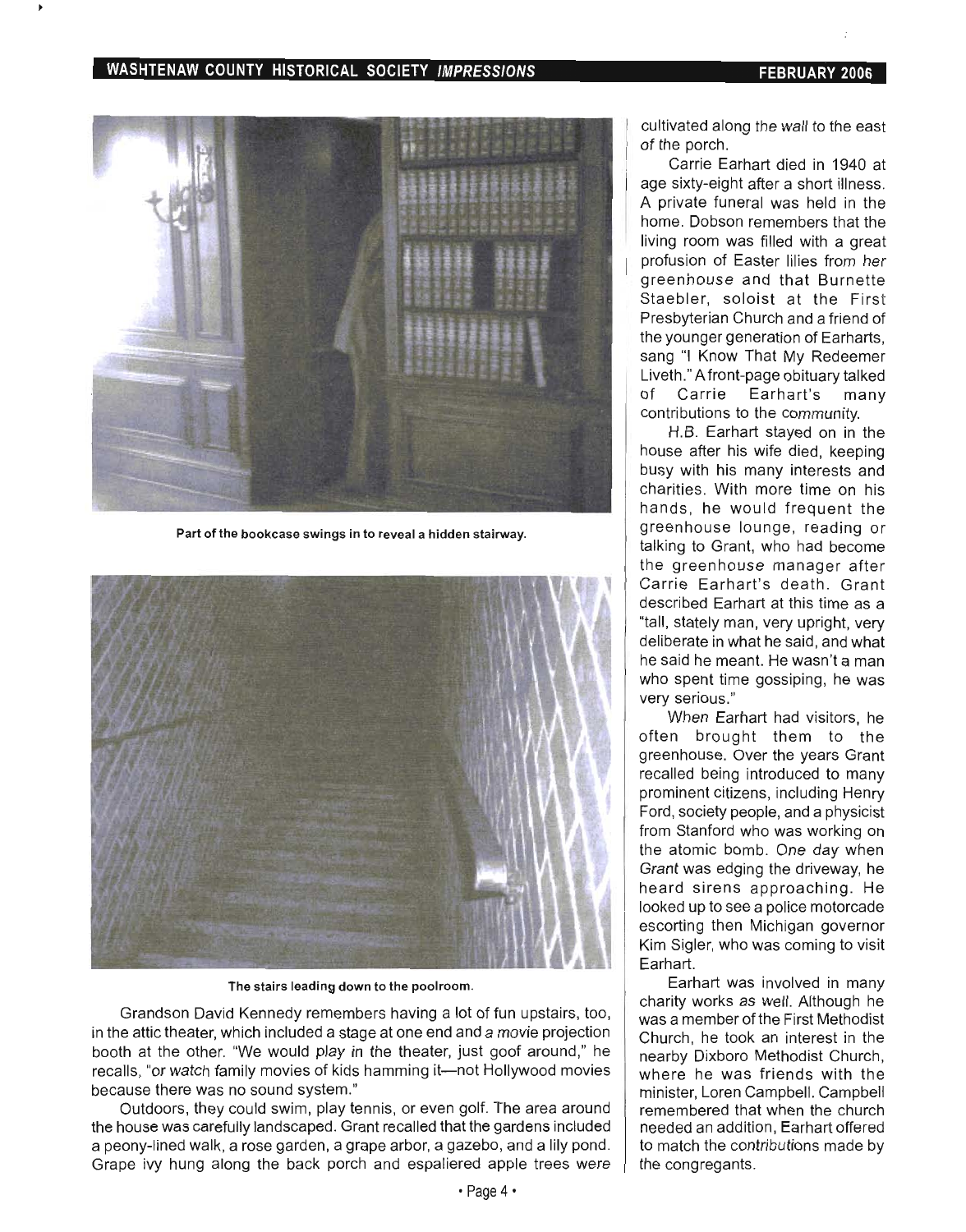#### **WASHTENAW COUNTY HISTORICAL SOCIETY IMPRESSIONS FEBRUARY 2006**

Although much of his charity was not publicly known, Earhart was very respected in the community. Campbell recalled in an interview before he died that when Earhart and his sister (Josephine Hunter, who lived with her son Laurin) came to church in Dixboro, there would be a buzz in the community as if a celebrity were visiting.

H. B. Earhart died in 1954 at age eighty-three after suffering a heart attack. He was buried beside his wife in Botsford Cemetery on Earhart Road. His obituary, like hers, was front-page news. Among other accomplishments, the obituary mentioned his support for industrial education and his role as a prime mover in the creation of the Huron-Clinton metropolitan Authority, which is responsible for the string of parks still enjoyed today. The Earhart Foundation, which he started in 1929, is still in existence, mainly funding educational projects. After Earhart's death, his son Richard ran the foundation; it is now headed by David Kennedy.

In the early 1960s, the Lutheran Church-Missouri Synod bought the land for Concordia College from Richard Earhart and the house from the Earhart Foundation. The campus, designed by architect Vincent Kling in a 1960's modern style, was dedicated in 1963.

Over the decades, Concordia has grown from a two-year college to a four-year college [and, now, a university] with an enrollment of 600 students. Now, thanks to a gift from Fred Schmidt of Jackson, who donated the money as a memorial to his father, the college has the resources to restore the Manor, the name it uses for the Earharts' house. "We don't have to tear down a lot to bring it back to its former glory," says Chris Purdy of Architects Four. Most of the design features, such as the Pewabic tiles in the bathrooms and the carved wood in the dining room. are still there. The room layout will remain the same except for the addition of an elevator, necessary to make the house handicapped accessible.



The attic theater's stage steps contain parquet made of tiny strips of wood.



The view from the attic theater looks out over rolling lawn leading to the river.

The downstairs rooms-the living room, dining room, and library-are being adapted for public uses such as meetings, receptions, or waiting rooms. H. B.'s bedroom will be the office of Concordia president James Koerschen, while Carrie Earhart's will be a conference room. The basement pool room will serve as another conference room. The third floor left pretty much as it was as a theater, provides a perfect meeting place for the Concordia Board of Regents.

Restoration of the gardens is being planned by HKP Landscape Architects. At first it looked like a simple project of putting in plants that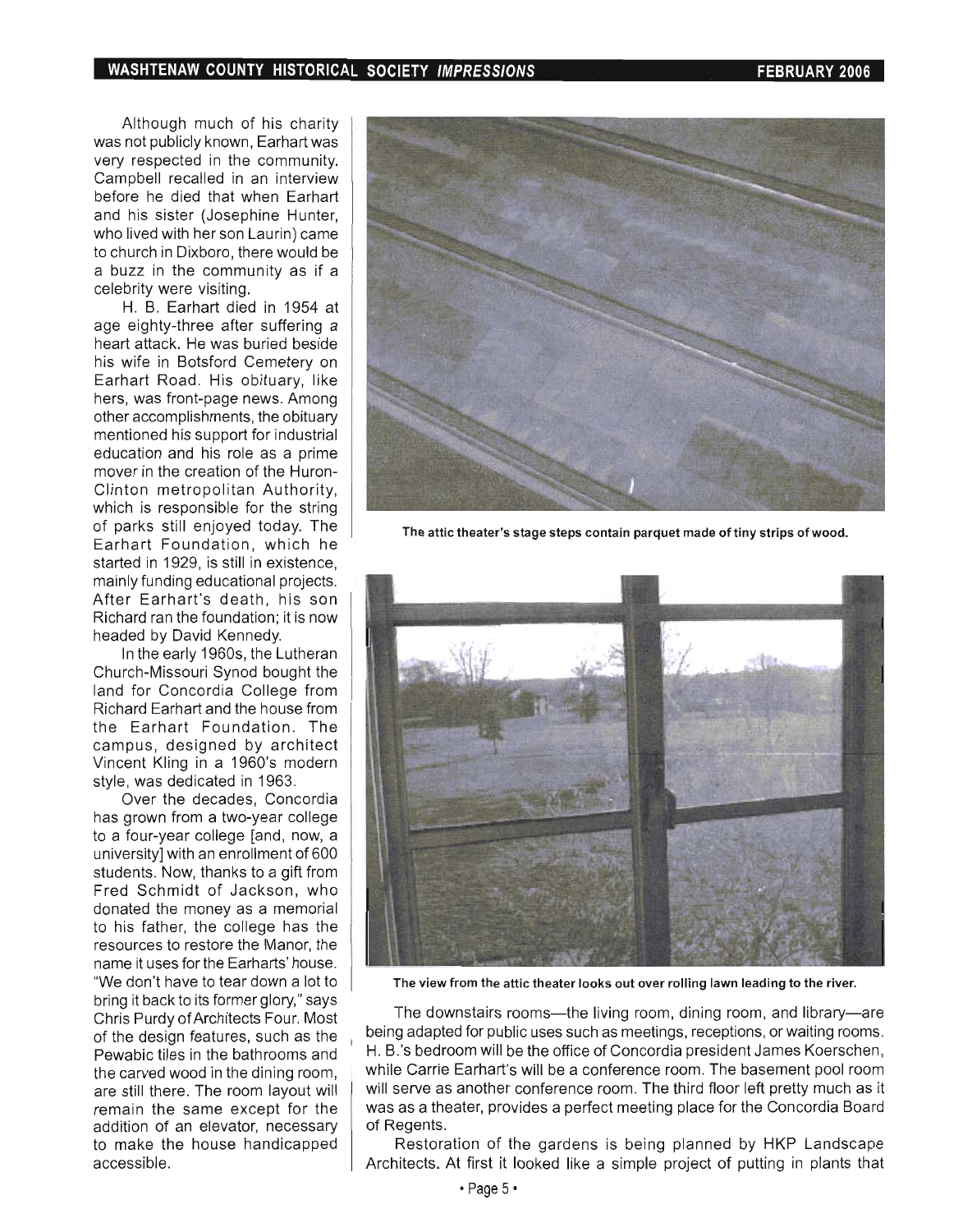#### **WASHTENAW COUNTY HISTORICAL SOCIETY IMPRESSIONS FEBRUARY 2006**

would have been used in the 1930s, but as more information surfaces from the Olmstead archive and from those who remember the gardens, a more authentic restoration is now possible.

Concordia plans to make the renovated Earhart Manor available to the community for events such as conferences, meetings, or weddings. "We're looking forward to giving it back to the community in Ann Arbor to use and enjoy," says Brian Heinemann, Concordia's vice-president for finance and operations, who is in charge of the project. "It'll be the front door to the college as it was the front One of two ceramic shields in the door for the Meadows." The work on the basement poolroom shows elaborate<br>bases is appled to be completed in **heraldic imagery**. house is scheduled to be completed in



June. Public dedications are planned for the evenings of June 16 and 22 [1997], following church services.

## **ALICE CERNIGLIA About The East Delhi Bridge**

We invite you to visit our new exhibit, "The East Delhi Bridge **Legacy, " which will be on display February 15-June 7, 2006.** 

**The East Delhi Road Bridge crosses the Huron River in Scio Township and is situated in the midst of scenic, residential, and recreational landscapes. The original truss bridge at this site was built for horse and buggy traffic in the late 1800s I early 1900s. This bridge was restored after the great tornado of 1918.** 

#### **In A Good Place**

This is one of those "through truss" bridges that are not only historic, but also has a very positive influence on its surrounding environment. This bridge is located in a very picturesque setting. There is a metropark right by this bridge, which offers some good views of the area. Ruins of the Delhi Mills are still visible, with some pretty water rapids in the river-a great place for kayakers. The area is wooded, and the bridge seems to fit right in with its rural turn of the 20th century appearance. The demolition of this bridge is now in question. The suggested replacement is a modern slab of concrete which will considerably change the aesthetics of the area.

#### **Historic Significance**

With an intact plaque, this appears to be a good example of a Pratt truss which was built by the Wrought Iron Bridge Company of Canton, Ohio. This East Delhi bridge has the interesting distinction of being the survivor of a tornado in 1918. The bridge was heavily damaged by this tornado, which sent the trusses right into the river.

Truss bridges come in a variety of designs, shapes and sizes. They were built before standard plans for bridges were developed. This fact and the passage of time make each truss bridge unique. Nearly all truss bridges are historic based on their age alone. They have not gotten the exposure that wooden cover bridges have nor the funding for restoration. Their

municipal and governmental owners do not wish to preserve these historic structures and find many excuses for their demise. Despite their geometric complexity, truss bridges are a thing of the past.

The East Delhi Bridge underwent heavy repairs after 1918 and was put back in service. These repairs appear to be what was helping keep this bridge off the historic list. Yet, it is felt that the repairs were done so long ago that the repairs themselves are historic. The Michigan Department Of Transportation is conducting a new statewide historic bridge survey, and is supposed to update their site as well after the survey is complete. Perhaps this bridge will earn more credit at that point, if it is still around- truss bridges are becoming extremely rare. Any through truss bridge especially those built prior to 1920 are extremely historic and deserve to be restored. These bridges serve as a legacy and flavor of the past life of this county.

#### **History of the Bridge and Area**

The current through truss at Delhi Mills replaced a wooden bridge at the same location. The truss bridge was built in 1888. There were actually once six locations along the Huron River that had both a mill and a metal truss bridge. The East Delhi Road Bridge, and Maple / Foster Road Bridge are the only two functioning truss bridges remaining. The Bell Road Bridge is still around, but it sits off of its abutments on the ground next to the river. The rest are completely gone. The visual grace and reference to the past that these bridges represent could stand alone in making a strong argument for their restoration.

#### **A Bridge At Risk**

This bridge is in danger, because the Washtenaw County Road Commission wants to replace it with a two-lane slab of concrete that would have no aesthetic value, and would increase the speed of traffic in this scenic area. The resolution of this fight has yet to be determined. Changing the face of one of the most scenic and restful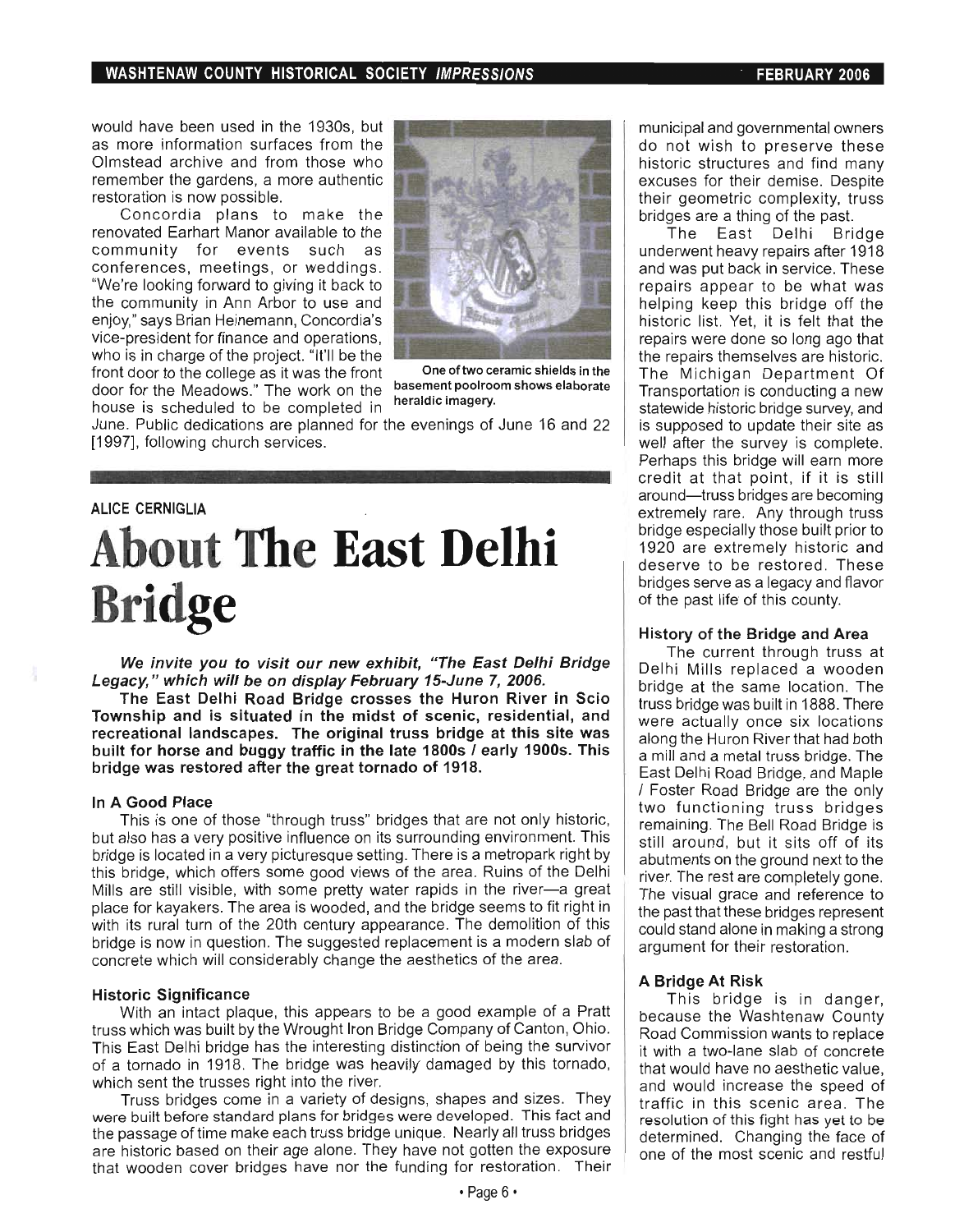areas of this county would surely change how we choose to see the world. The legacy of this bridge and the past that it represents offers us additional choices in how Washtenaw County will visually look in the future. Will we be visionary enough to preserve the East Delhi Bridge and the grace and sense of place represented by the past or will we look forward to a more generic view of how we lived.

Putting this exhibition together was indeed a team effort. I would like to thank the following people for their help in this endeavor. Kathleen Timberlake and the Citizens for the East Delhi Bridge Conservancy, Aaron Berkholz and the Washtenaw County Road Commission , Anne Freykes and Nancy Snyder of the Washtenaw County Historic District Commission; Tom Freeman and Faye Stoner of the County Parks and Recreation Department; Author Craig Holden; Scott Hedberg; Grace Shackman; Louisa Pieper; Amy Rosenberg; Lisa Klionsky; Wystan Stevens; and Judy Chrisman.

# **"Campus Trails And Trials Of Fifty Years Ago"**

#### Continued from page 1.

spoke German as a household language, had some family connections on the Ann Arbor West Side, so he knew his way around in that foreign country. Once in a while he would take a few of us to a little beer garden where the steins were immense and English was rarely heard. It was just a quiet, bowered haven in a backyard of an ordinary looking residence on a side street. Indoors, there was room for only a dozen; in fine weather the customers, mostly family parties, sat outside and harmonized. Students



were not wanted, just tolerated, as long as we behaved ourselves. Mind you, this was no speakeasy; it had a legal license, just a quaint way of doing an honest business in an off corner.

I have mentioned Joe Parker's, which lives in song and story. Its big

round tables carved with student names now decorate the Union cafeteria. Joe was a type I had become well acquainted with as a newspaper reporter in Pontiac--the solid, substantial saloonkeeper as public man who dominated politics and tried to keep his business respectable but profitable. Prohibition destroyed men of that type-they didn't know how to go underground and run speakeasies. The Orient, coupled with Joe's in the old song, had more spit and polish; also less trade. But the downtown beer emporium most to my liking was a quieter place than these famous places—Haas and Heibein's. Those wonderful Teutonic syllables have never been embalmed in college song as far as I know, perhaps because Haas and Heibein never went in for college atmosphere on their ground floor ordinary premises. Upstairs they had a room you could hire for special celebrations and there the raucous rah-rah was sometimes lifted; but downstairs in the bar you were supposed to make no more noise than the substantial business man who dropped in for a quencher, or double-decker corned beef sandwich on rye for a nickel, pickles and beans for free on a side counter and help yourself. On the side street Haas and Heibein had a family entrance separated from the bar by a curtain. Having no family at the time, I never used the family entrance, but I assure you the family room was most respectable, frequented mostly by German farmers and their wives and children on marketing day. No woman ever was seen in any barroom. That dire commonplace of today entered the social scene with prohibition.